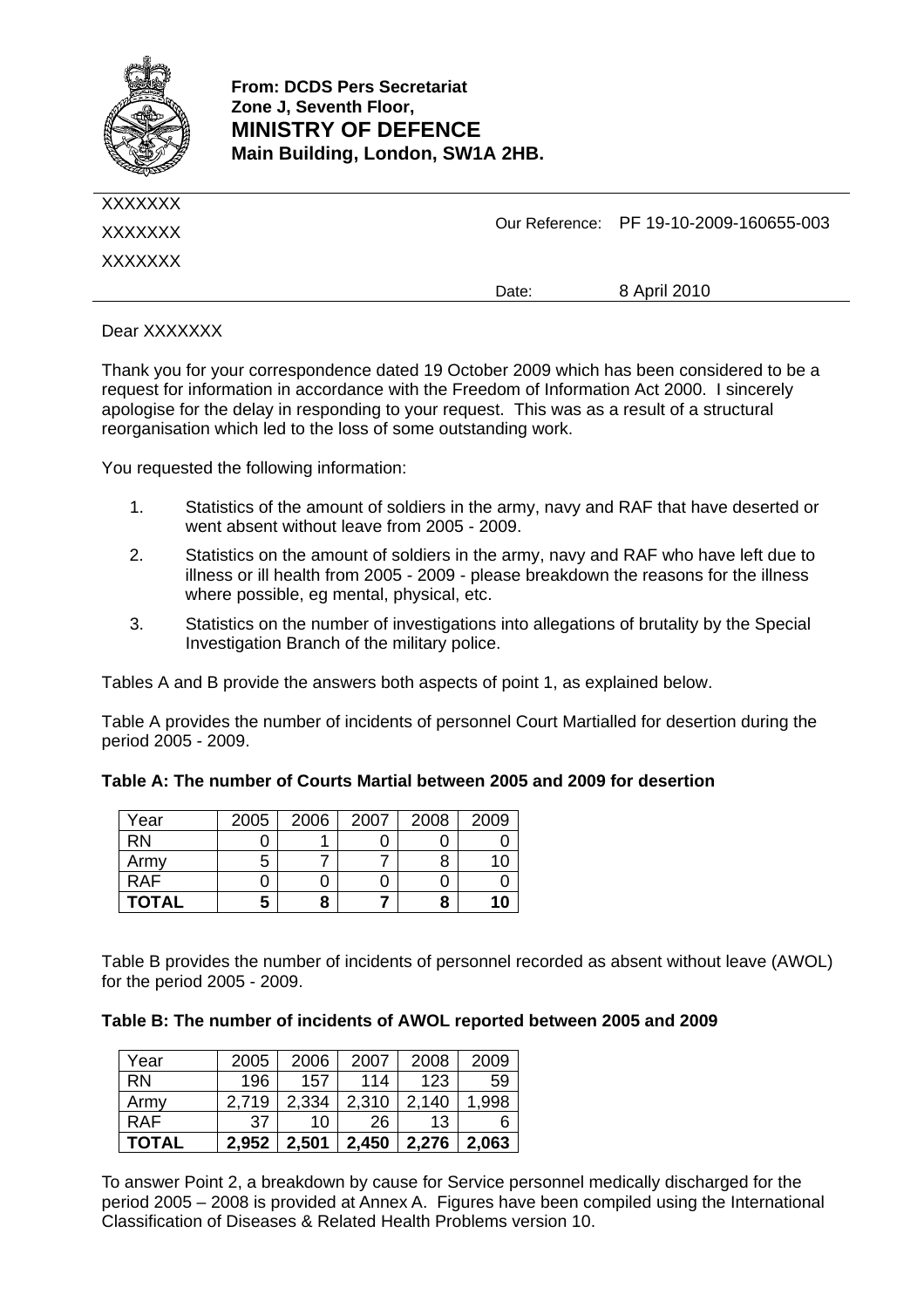To answer Point 3 we have interpreted "investigations into allegations of brutality" as being Offences against the Person. Table C below therefore provides the number of investigations into these offences conducted by the Service Police for the period 2005 - 2009.

#### **Table C: The number of investigations into incidents of Offences against the Person between 2005 and 2009**

| Year | Investigations into Offences against the Person |
|------|-------------------------------------------------|
| 2005 | 2,714                                           |
| 2006 | 3,137                                           |
| 2007 | 3,005                                           |
| 2008 | 2.275                                           |
| 2009 | 1.815                                           |

The statistics in Table C reflect the number of investigations into acts of brutality conducted by the Service Police. This includes all offences against the person, but Table C does not include sexual offences. The database records every crime reported to the Service or civilian police by Service personnel, or allegations against Service personnel worldwide.

The information supplied to you continues to be protected by the Copyright, Designs and Patents Act 1988. You are free to use it for your own purposes, including any non-commercial research you are doing and for the purposes of news reporting. Any other reuse, for example commercial publication, would require the permission of the copyright holder. Most documents supplied by the Ministry of Defence will have been produced by government officials and will be Crown Copyright. You can find details on the arrangements for re-using Crown Copyright from the Office of Public Sector Information at: http://www.opsi.gov.uk/click-use/index.htm.

Information you receive which is not subject to Crown Copyright continues to be protected by the copyright of the person, or organisation, from which the information originated. You must ensure that you gain their permission before reproducing any third party (non Crown Copyright) information.

In keeping with the spirit and effect of the Freedom of Information Act, all information is assumed to be releasable to the public unless exempt. The MOD therefore will be simultaneously posting the information you requested, together with any related information that will provide a key to its wider context, in our online FOI Disclosure Log at [http://www.foi.mod.uk](http://www.foi.mod.uk/).

If you are not satisfied with this response or you wish to complain about any aspect of the handling of your request, then you should contact me in the first instance. If informal resolution is not possible and you are still dissatisfied then you may apply for an independent internal review by contacting the Head of Corporate Information, 6th Floor, MOD Main Building, Whitehall, SW1A 2HB (e-mail [CIO-FOI-IR@mod.uk](mailto:CIO-FOI-IR@mod.uk)). Please note that any request for an internal review must be made within 40 working days of the date on which the attempt to reach informal resolution has come to an end.

If you remain dissatisfied following an internal review, you may take your complaint to the Information Commissioner under the provisions of Section 50 of the Freedom of Information Act. Please note that the Information Commissioner will not investigate your case until the MOD internal review process has been completed. Further details of the role and powers of the Information Commissioner can be found on the Commissioner's website, [http://www.ico.gov.uk.](mailto:http://www.ico.gov.uk.) 

Yours Sincerely

**XXXXXXXXXXX**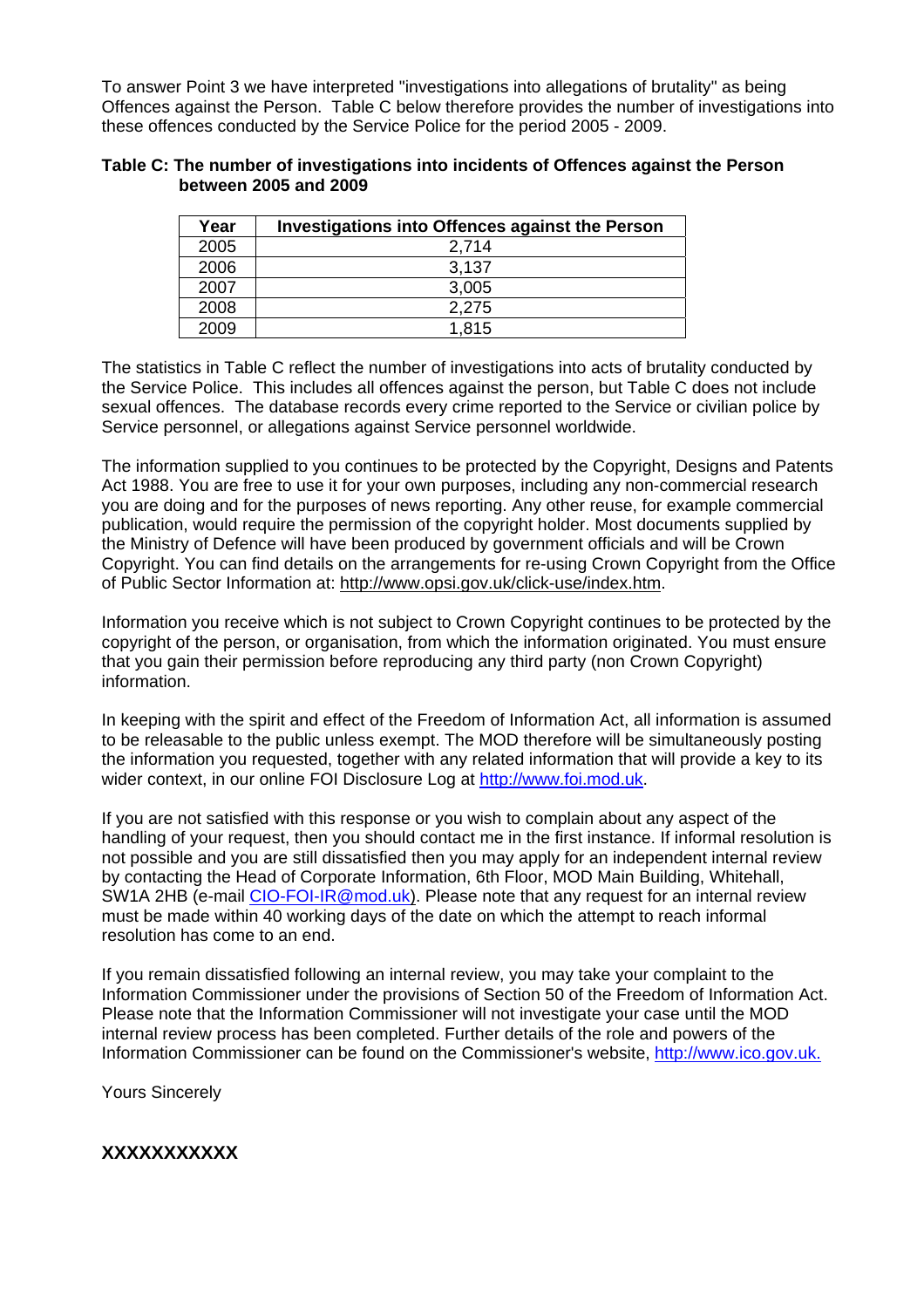|                                                                       | All   | 2005     | 2006 | 2007     | 2008 |
|-----------------------------------------------------------------------|-------|----------|------|----------|------|
| All                                                                   | 1,435 | 396      | 357  | 350      | 332  |
| All Cause Coded medical discharges                                    | 1,227 | 359      | 335  | 307      | 226  |
| Infectious and parasitic diseases (A00 - B99)                         |       | $\Omega$ |      | $\Omega$ |      |
| Neoplasms (C00 - D48)                                                 | 16    | 7        | 6    |          |      |
| Blood disorders (D50 - D89)                                           |       | $\Omega$ |      | 0        | 0    |
| Endocrine, nutritional and metabolic diseases (E00 - E90)             | 25    |          |      | 8        |      |
| Mental disorders (F00 - F99)                                          | 156   | 46       | 42   | 39       | 29   |
| Nervous system diseases (G00 - G99)                                   | 72    | 23       | 24   | 13       | 12   |
| Eye and adnexa diseases (H00 - H59)                                   | 15    |          |      | 7        | 0    |
| Ear and mastoid process diseases (H60 - H95)                          | 16    | 5        | ~    |          | 7    |
| Circulatory system disorders (I00 - I99)                              | 23    |          |      | 6        | 8    |
| Respiratory system disorders (J00 - J99)                              | 23    | 10       | 6    |          |      |
| Digestive system disorders (K00 - K93)                                | 26    |          | 8    | 9        |      |
| Skin and subcutaneous tissue diseases (L00 - L99)                     | 31    | 9        |      | 12       |      |
| Musculoskeletal disorders (M00 - M99) and Injuries (S00 - T98)        | 763   | 223      | 206  | 187      | 147  |
| Genitourinary system diseases (N00 - N99)                             | 7     |          |      |          |      |
| Pregnancy, childbirth and the puerperium (O00 - O99)                  |       | 0        | 0    |          | 0    |
| Congenital malformations (Q00 - Q99)                                  | 11    |          | 5    |          |      |
| Clinical and laboratory findings (R00 - R99)                          | 35    | 10       | 8    | 11       | 6    |
| External causes of morbidity and mortality (V01 - Y98)                |       |          | 0    | $\Omega$ | 0    |
| Factors influencing health status (Z00 - Z99)                         |       | $\Omega$ |      | $\Omega$ |      |
| Other Medical Discharges for which data is not available <sup>3</sup> | 208   | 37       | 22   | 43       | 106  |

## Table 1: Naval Service<sup>1</sup> medical discharges by cause during the period 2005-2008, **number<sup>2</sup>**

**1 Includes Royal Navy and Royal Marines**

**3 Figures include medical discharges for which no Fmed 23s have been received by DASA 2 Small numbers have been suppressed in line with the office for National Statistics guidelines. Supressed numbers are represented as ~**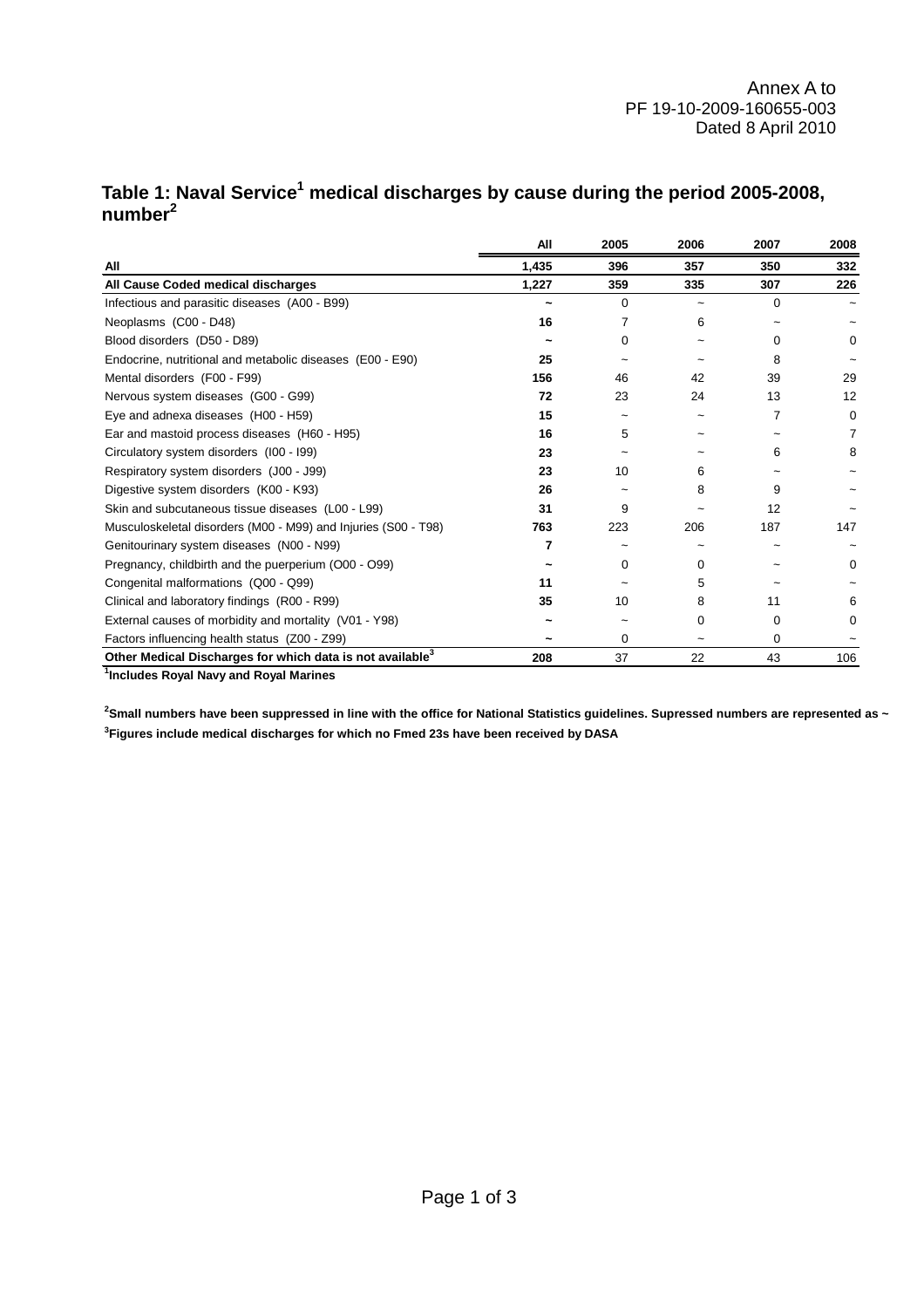|                                                                       | All   | 2,005          | 2,006    | 2,007       | 2,008    |
|-----------------------------------------------------------------------|-------|----------------|----------|-------------|----------|
| All Causes of medical discharge                                       | 3,898 | 1,047          | 1,009    | 1,000       | 842      |
| All Cause Coded medical discharges                                    | 3,740 | 998            | 1,001    | 938         | 803      |
| Infectious and parasitic diseases (A00 - B99)                         | 23    | $\overline{7}$ |          |             | 7        |
| Neoplasms (C00 - D48)                                                 | 28    |                | 12       |             | 9        |
| Blood disorders (D50 - D89)                                           | 5     |                | $\Omega$ | $\Omega$    |          |
| Endocrine, nutritional and metabolic diseases (E00 - E90)             | 21    |                | 7        | 8           |          |
| Mental disorders (F00 - F99)                                          | 481   | 119            | 111      | 114         | 137      |
| Nervous system diseases (G00 - G99)                                   | 159   | 41             | 37       | 55          | 26       |
| Eye and adnexa diseases (H00 - H59)                                   | 40    | 8              | 12       | 14          | 6        |
| Ear and mastoid process diseases (H60 - H95)                          | 91    | 17             | 37       | 24          | 13       |
| Circulatory system disorders (I00 - I99)                              | 52    | 12             | 8        | 19          | 13       |
| Respiratory system disorders (J00 - J99)                              | 75    | 20             | 25       | 19          | 11       |
| Digestive system disorders (K00 - K93)                                | 49    | 12             | 11       | 12          | 14       |
| Skin and subcutaneous tissue diseases (L00 - L99)                     | 69    | 21             | 26       | 10          | 12       |
| Musculoskeletal disorders (M00 - M99) and Injuries (S00 - T98)        | 2,388 | 676            | 629      | 596         | 487      |
| Genitourinary system diseases (N00 - N99)                             | 27    | 6              | 12       | $\sim$      |          |
| Pregnancy, childbirth and puerperium (O00 - O99)                      | 0     | 0              | $\Omega$ | 0           | 0        |
| Congenital malformations (Q00 - Q99)                                  | 21    | 14             | ~        | $\Omega$    |          |
| Clinical and laboratory findings (R00 - R99)                          | 178   | 37             | 56       | 48          | 37       |
| External causes of morbidity and mortality (V01 - Y98)                | 0     | 0              | 0        | $\mathbf 0$ | $\Omega$ |
| Factors influencing health status (Z00 - Z99)                         | 33    | 0              | 7        | 9           | 17       |
| Other Medical Discharges for which data is not available <sup>2</sup> | 158   | 49             | 8        | 62          | 39       |

# **Table 2: Army medical discharges by cause during the period 2005-2008, number1**

**1 Small numbers have been suppressed in line with the office for National Statistics guidelines. Supressed numbers are represented as ~**

**2 Figures include medical discharges for which no Fmed 23s have been received by DASA**